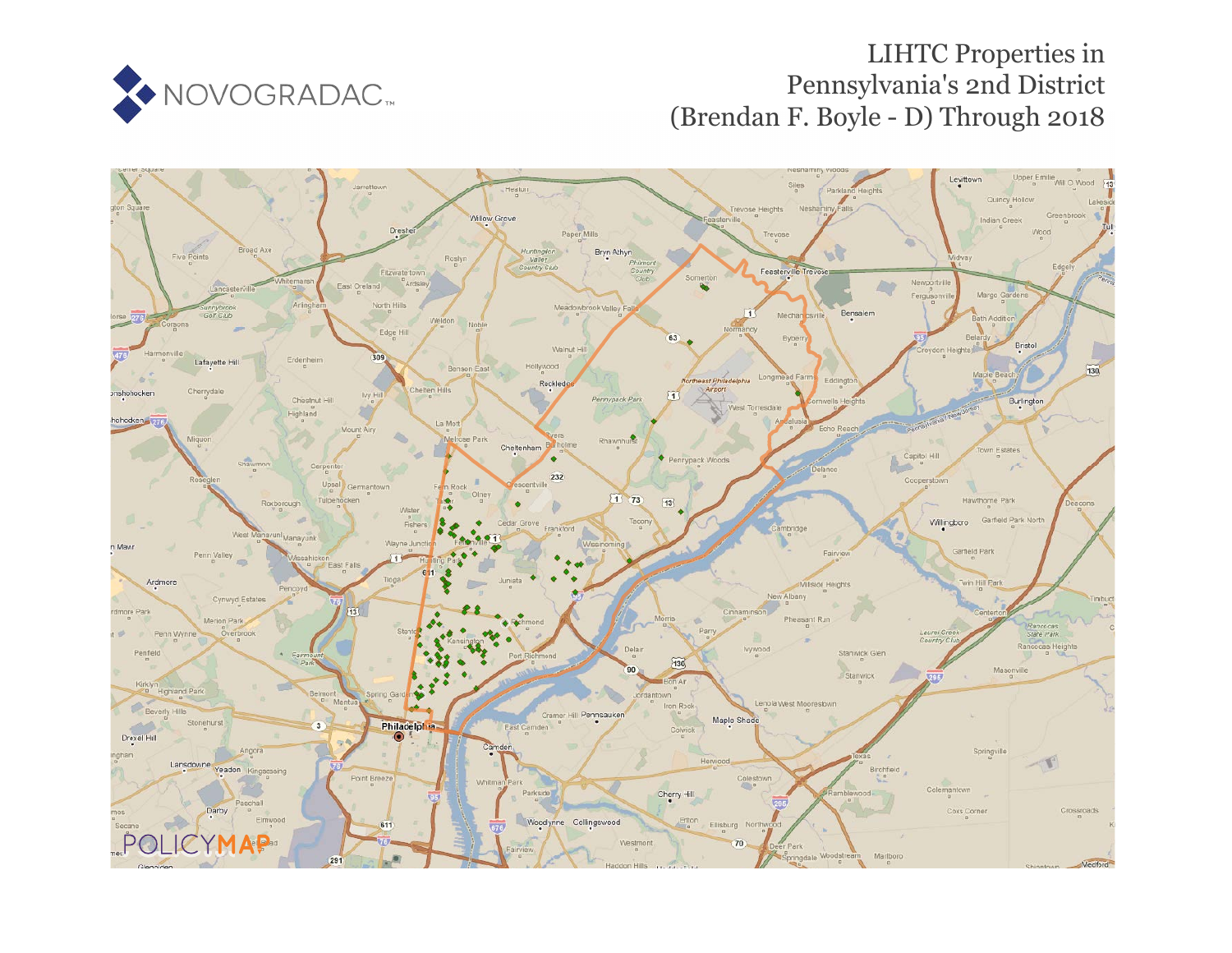| <b>Project Name</b>      | <b>Address</b>                                | City                         | <b>State</b> | <b>Zip Code</b> | <b>Nonprofit</b><br><b>Sponsor</b> | <b>Allocation</b><br>Year | <b>Annual</b><br><b>Allocated</b><br><b>Amount</b> | <b>Year PIS</b> | <b>Construction Type</b>       | <b>Total</b><br><b>Units</b> | Low<br><b>Income</b><br><b>Units</b> | <b>Rent or</b><br><b>Income</b><br><b>Ceiling</b> | <b>Credit %</b>                             | <b>Tax-Exempt</b><br><b>Bond</b> | <b>HUD Multi-Family</b><br>Financing/<br><b>Rental Assistance</b> |
|--------------------------|-----------------------------------------------|------------------------------|--------------|-----------------|------------------------------------|---------------------------|----------------------------------------------------|-----------------|--------------------------------|------------------------------|--------------------------------------|---------------------------------------------------|---------------------------------------------|----------------------------------|-------------------------------------------------------------------|
| 1050 E MONTGOMERY<br>AVE | 1050 E<br>AVE                                 | MONTGOMERY PHILADELPHIA      | PA           | 19125           | $\mathbf{No}$                      | 1989                      | \$243,809                                          | 1991            | Acquisition and Rehab 25       |                              | 25                                   | 60% AMGI                                          | 70 % present $\hbox{~No}$<br>value          |                                  |                                                                   |
| 1682 MEADOW ST           | 1682 MEADOW<br><b>ST</b>                      | PHILADELPHIA                 | PA           | 19124           | No                                 | 1991                      | \$720                                              | 1991            | <b>New Construction</b>        | 1                            | $\mathbf{1}$                         | 60% AMGI                                          | $30$ % present $\,$ No $\,$<br>value        |                                  |                                                                   |
| 2145 E HAROLD ST         | $2145\to\text{HAROLD}$<br>$\operatorname{ST}$ | PHILADELPHIA                 | PA           | 19125           | $\mathbf{No}$                      | 1991                      | \$1,431                                            | 1991            | Acquisition and Rehab 1        |                              | $\mathbf{1}$                         | 60% AMGI                                          | $30\,\%$ present $\,$ No value              |                                  |                                                                   |
| 2540 AMBER ST            |                                               | 2540 AMBER ST PHILADELPHIA   | PA           | 19125           | No                                 | 1991                      | S <sub>0</sub>                                     | 1991            | Acquisition and Rehab 13       |                              | 13                                   |                                                   | $70$ % present $\,$ No $\,$<br>value        |                                  |                                                                   |
| 2869 JASPER ST           |                                               | 2869 JASPER ST PHILADELPHIA  | PA           | 19134           | No                                 | 1991                      | \$0                                                | 1991            | <b>Acquisition and Rehab</b> 1 |                              | $\mathbf{1}$                         |                                                   | <b>Both 30%</b><br>and 70%<br>present value | No                               |                                                                   |
| 3226 KIP ST              | 3226 KIP ST                                   | PHILADELPHIA                 | PA           | 19134           | No                                 | 1991                      | \$0                                                | 1991            | Acquisition and Rehab 1        |                              | $\mathbf{1}$                         |                                                   | <b>Both 30%</b><br>and 70%<br>present value | No                               |                                                                   |
| 3306 N MASCHER ST        | 3306 N<br><b>MASCHER ST</b>                   | PHILADELPHIA                 | PA           | 19140           | No                                 | 1991                      | \$0                                                | 1991            | Acquisition and Rehab 1        |                              | $\mathbf{1}$                         |                                                   | <b>Both 30%</b><br>and 70%<br>present value | No                               |                                                                   |
| 3329 ELLA ST             | 3329 ELLA ST                                  | PHILADELPHIA                 | PA           | 19134           | No                                 | 1991                      | $\$0$                                              | 1991            | Acquisition and Rehab 1        |                              | $\mathbf{1}$                         |                                                   | <b>Both 30%</b><br>and 70%<br>present value | No                               |                                                                   |
| 3822 N SEVENTH ST        | 3822N<br><b>SEVENTH ST</b>                    | PHILADELPHIA                 | PA           | 19140           | No                                 | 1991                      | \$0                                                | 1991            | Acquisition and Rehab 1        |                              | $\mathbf{1}$                         |                                                   | <b>Both 30%</b><br>and 70%<br>present value | No                               |                                                                   |
| 4323 N FIFTH ST          |                                               | 4323 N FIFTH ST PHILADELPHIA | PA           | 19140           | No                                 | 1991                      | \$2,691                                            | 1991            | Acquisition and Rehab 1        |                              | $\mathbf{1}$                         | 60% AMGI                                          | <b>Both 30%</b><br>and 70%<br>present value | No                               |                                                                   |
| 4922 GRANSBACK ST        | 4922<br><b>GRANSBACK ST</b>                   | PHILADELPHIA                 | PA           | 19120           | No                                 | 1991                      | \$2,047                                            | 1991            | Acquisition and Rehab 1        |                              | $\mathbf{1}$                         | 60% AMGI                                          | <b>Both 30%</b><br>and 70%<br>present value | No                               |                                                                   |
| 715 W ANNSBURY ST        | 715 W<br><b>ANNSBURY ST</b>                   | PHILADELPHIA                 | PA           | 19140           | No                                 | 1991                      | \$0                                                | 1991            | Acquisition and Rehab 1        |                              | $\mathbf{1}$                         |                                                   | <b>Both 30%</b><br>and 70%<br>present value | No                               |                                                                   |
| 768 E HILTON ST          |                                               | 768 E HILTON ST PHILADELPHIA | PA           | 19134           | No                                 | 1991                      | \$3,364                                            | 1991            | <b>Acquisition and Rehab</b> 2 |                              | $\boldsymbol{2}$                     | <b>50% AMGI</b>                                   | $30\,\%$ present $\,$ No value              |                                  |                                                                   |

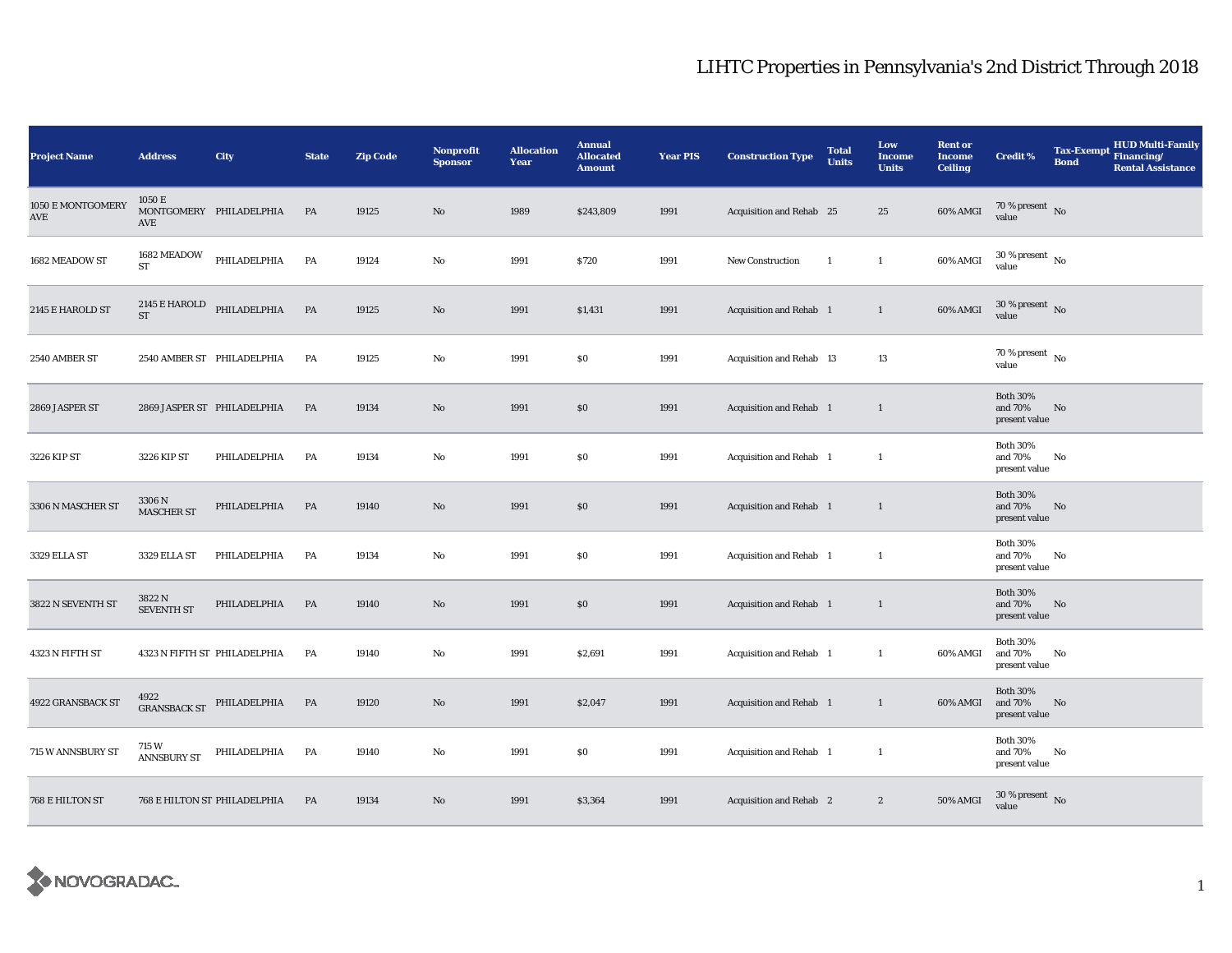| <b>Project Name</b>                                       | <b>Address</b>                      | City                                              | <b>State</b> | <b>Zip Code</b> | <b>Nonprofit</b><br><b>Sponsor</b> | <b>Allocation</b><br>Year | <b>Annual</b><br><b>Allocated</b><br><b>Amount</b> | <b>Year PIS</b> | <b>Construction Type</b>       | <b>Total</b><br><b>Units</b> | Low<br><b>Income</b><br><b>Units</b> | <b>Rent or</b><br><b>Income</b><br><b>Ceiling</b> | <b>Credit %</b>                             | Tax-Exempt Financing/<br><b>Bond</b> | <b>HUD Multi-Family</b><br><b>Rental Assistance</b> |
|-----------------------------------------------------------|-------------------------------------|---------------------------------------------------|--------------|-----------------|------------------------------------|---------------------------|----------------------------------------------------|-----------------|--------------------------------|------------------------------|--------------------------------------|---------------------------------------------------|---------------------------------------------|--------------------------------------|-----------------------------------------------------|
| 910 W DUNCANNON<br>AVE                                    | 910W<br><b>DUNCANNON</b><br>AVE     | PHILADELPHIA                                      | PA           | 19141           | No                                 | 1991                      | \$4,580                                            | 1991            | Acquisition and Rehab 8        |                              | 8                                    | 60% AMGI                                          | $30$ % present $\,$ No $\,$<br>value        |                                      |                                                     |
| ONE APM PLAZA                                             | 2300N<br><b>SEVENTH ST</b>          | PHILADELPHIA                                      | PA           |                 | Yes                                | 1991                      | $\$0$                                              | 1991            | Acquisition and Rehab 35       |                              | $35\,$                               |                                                   | 70 % present<br>value                       |                                      |                                                     |
| FRANKFORD ONE                                             | 4343<br><b>FRANKFORD</b><br>AVE     | PHILADELPHIA                                      | PA           | 19124           | No                                 | 1992                      | \$0                                                | 1992            | <b>Acquisition and Rehab 4</b> |                              | $\overline{4}$                       |                                                   | $70$ % present $\,$ No $\,$<br>value        |                                      |                                                     |
| <b>6TH &amp; MONTGOMERY</b><br><b>STREETS</b>             |                                     | 1812 N SIXTH ST PHILADELPHIA                      | PA           | 19122           | Yes                                | 2000                      | \$313,362                                          | 2002            | New Construction               | 20                           | 20                                   | $60\%$ AMGI                                       | $30\,\%$ present $\,$ No value              |                                      |                                                     |
| CAMBRIDGE                                                 |                                     | 1015 PARRISH ST PHILADELPHIA                      | PA           | 19123           | No                                 | 2001                      | \$536,524                                          | 2003            | <b>New Construction</b>        | 44                           | 44                                   | <b>50% AMGI</b>                                   | $30$ % present $\,$ No $\,$<br>value        |                                      |                                                     |
| 4TH & DIAMOND ST APT $^{2038}_{ST}$ N FOURTH PHILADELPHIA |                                     |                                                   | <b>PA</b>    | 19122           | Yes                                | 2003                      | \$565,670                                          | 2005            | New Construction               | 32                           | $32\,$                               | <b>50% AMGI</b>                                   | $30\,\%$ present $\,$ No value              |                                      |                                                     |
| N & L 8TH STREET                                          | <b>ST</b>                           | $5006$ N EIGHTH PHILADELPHIA                      | PA           | 19120           | No                                 | 1992                      | \$0                                                | 1992            | Acquisition and Rehab 1        |                              | $\mathbf{1}$                         |                                                   | Not<br>Indicated                            | No                                   |                                                     |
| SINGLE FAMILY DWELLI $_{ST}^{3476}$ BRADDOCK PHILADELPHIA |                                     |                                                   | PA           | 19134           | $\mathbf{N}\mathbf{o}$             | 1992                      | \$643                                              | 1992            | Acquisition and Rehab 1        |                              | $\mathbf{1}$                         | 60% AMGI                                          | $30\,\%$ present $\,$ No value              |                                      |                                                     |
| <b>VILLAS DEHACE</b>                                      |                                     | 1426 N SIXTH ST PHILADELPHIA                      | PA           | 19122           | Yes                                | 1991                      | \$305,360                                          | 1992            | New Construction               | 24                           | 24                                   | 60% AMGI                                          | $30\,\%$ present $\,$ No $\,$<br>value      |                                      |                                                     |
| FRANCISVILLE III                                          |                                     | PHILADELPHIA                                      | PA           | 19122           | Yes                                | 1991                      | \$248,108                                          | 1993            | <b>New Construction</b>        | 21                           | 21                                   | 60% AMGI                                          | $30\,\%$ present $\,$ No value              |                                      |                                                     |
| <b>GREEN STREET</b><br>PROJECT                            |                                     | 1109 GREEN ST PHILADELPHIA                        | PA           | 19123           | Yes                                | 1991                      | \$165,896                                          | 1993            | Acquisition and Rehab 15       |                              | 15                                   | 60% AMGI                                          | <b>Both 30%</b><br>and 70%<br>present value | No                                   |                                                     |
| <b>NORRIS STREET</b>                                      | 120 W NORRIS<br>$\operatorname{ST}$ | PHILADELPHIA                                      | PA           | 19122           | Yes                                | 1991                      | \$249,734                                          | 1993            | New Construction               | 21                           | 21                                   | 60% AMGI                                          | $30\,\%$ present $\,$ No value              |                                      |                                                     |
| 2033 E HAZZARD ST                                         | <b>ST</b>                           | $2033\,\mathrm{E}\,\mathrm{HAZZARD}$ PHILADELPHIA | PA           | 19125           | No                                 | 1992                      | \$440                                              | 1994            | Acquisition and Rehab 1        |                              | $\mathbf{1}$                         | 60% AMGI                                          | $30\,\%$ present $\,$ No $\,$<br>value      |                                      |                                                     |

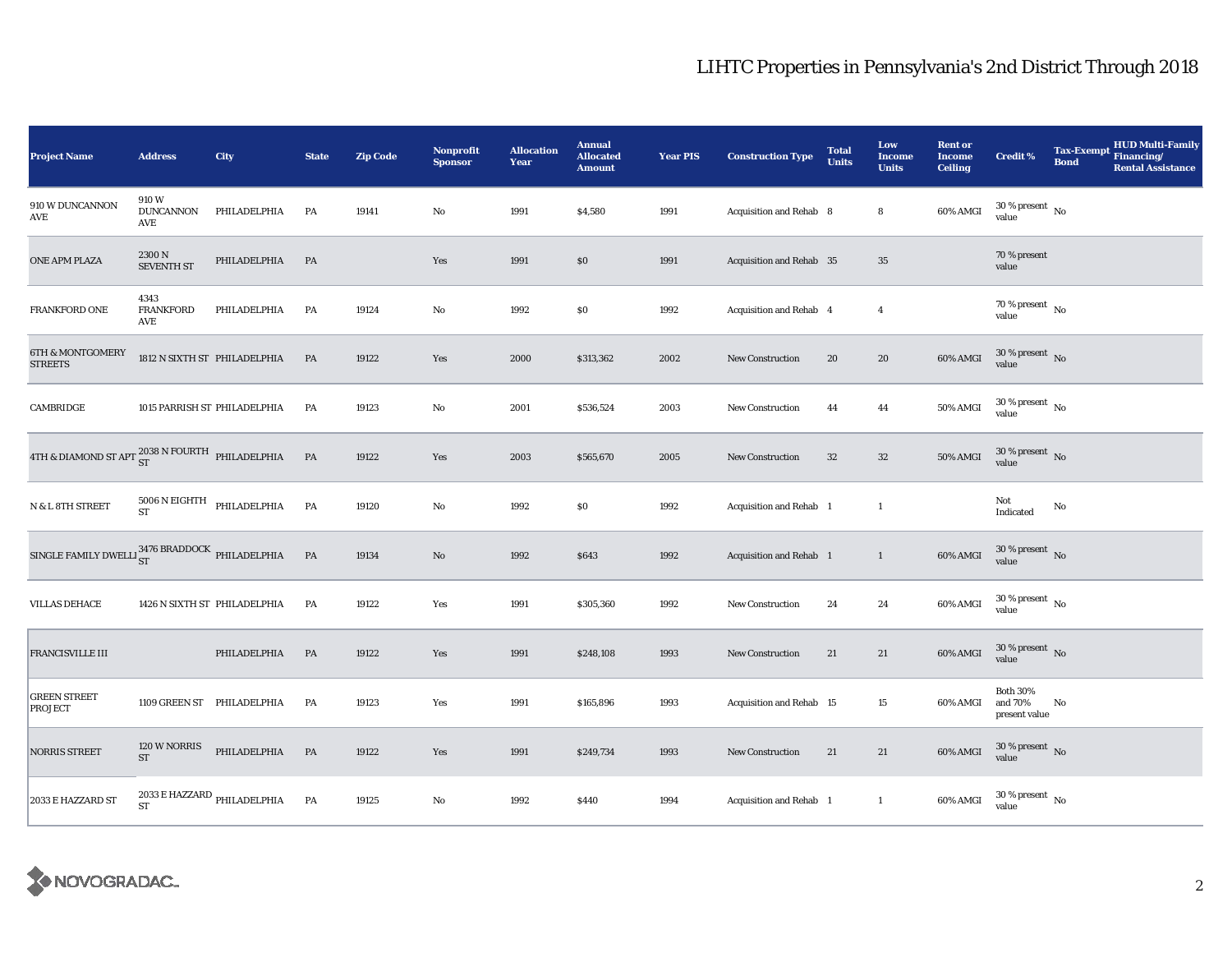| <b>Project Name</b>                            | <b>Address</b>                  | City                              | <b>State</b>  | <b>Zip Code</b> | <b>Nonprofit</b><br><b>Sponsor</b> | <b>Allocation</b><br>Year | <b>Annual</b><br><b>Allocated</b><br><b>Amount</b> | <b>Year PIS</b> | <b>Construction Type</b> | <b>Total</b><br><b>Units</b> | Low<br><b>Income</b><br><b>Units</b> | <b>Rent or</b><br><b>Income</b><br><b>Ceiling</b> | <b>Credit %</b>                             | <b>Tax-Exempt</b><br><b>Bond</b> | HUD Multi-Family<br>Financing/<br><b>Rental Assistance</b> |
|------------------------------------------------|---------------------------------|-----------------------------------|---------------|-----------------|------------------------------------|---------------------------|----------------------------------------------------|-----------------|--------------------------|------------------------------|--------------------------------------|---------------------------------------------------|---------------------------------------------|----------------------------------|------------------------------------------------------------|
| 4926 & 4928 CHARLES<br><b>STREET</b>           | 4926 CHARLES<br>${\rm ST}$      | PHILADELPHIA                      | PA            | 19124           | $\rm No$                           | 1994                      | \$412                                              | 1994            | Acquisition and Rehab 2  |                              | $\boldsymbol{2}$                     | 60% AMGI                                          | $30$ % present $\,$ No $\,$<br>value        |                                  |                                                            |
| <b>CATON HOUSE EAST</b>                        | 1239 SPRING<br><b>GARDEN ST</b> | PHILADELPHIA                      | PA            | 19123           | Yes                                | 1992                      | \$225,907                                          | 1994            | Acquisition and Rehab 20 |                              | 20                                   | 60% AMGI                                          | $30\,\%$ present $\,$ No $\,$<br>value      |                                  |                                                            |
| <b>JARDINES DE</b><br><b>BORINQUEN</b>         |                                 | 2008 N SIXTH ST PHILADELPHIA      | PA            | 19122           | Yes                                | 1993                      | \$517,237                                          | 1994            | <b>New Construction</b>  | 45                           | $45\,$                               | 60% AMGI                                          | $30\,\%$ present $\,$ No value              |                                  |                                                            |
| LEHIGH PARK CENTER 2600 N<br><b>APTS</b>       | <b>LAWRENCE ST</b>              | PHILADELPHIA                      | PA            | 19133           | No                                 | 1992                      | \$373,953                                          | 1994            | Acquisition and Rehab 29 |                              | 28                                   | 60% AMGI                                          | $30\,\%$ present $\,$ No $\,$<br>value      |                                  |                                                            |
| <b>MODEL CITIES #6</b>                         |                                 | 2200 N 13TH ST PHILADELPHIA       | PA            | 19133           | $\rm\thinspace No$                 | 1992                      | \$598,749                                          | 1994            | <b>New Construction</b>  | 70                           | 70                                   | 50% AMGI                                          | $30$ % present $\,$ No $\,$<br>value        |                                  |                                                            |
| POINT BREEZE<br><b>PROJECT</b>                 |                                 | PHILADELPHIA                      | PA            | 19122           | No                                 | 1993                      | \$O                                                | 1994            | Acquisition and Rehab 22 |                              | 22                                   |                                                   | <b>Both 30%</b><br>and 70%<br>present value | No                               |                                                            |
| 6907 N BROAD ST                                | 6907 N BROAD<br><b>ST</b>       | PHILADELPHIA                      | PA            | 19126           | $\rm No$                           | 1994                      | \$1,053                                            | 1994            | Acquisition and Rehab 4  |                              | $\overline{4}$                       | 60% AMGI                                          | $30\,\%$ present $\,$ No $\,$<br>value      |                                  |                                                            |
| 742 W WELLENS AVE                              | AVE                             | $742$ W WELLENS $\,$ PHILADELPHIA | PA            | 19120           | $\rm No$                           | 1995                      | \$3,754                                            | 1995            | Acquisition and Rehab 1  |                              | $\mathbf{1}$                         | 50% AMGI                                          | $30$ % present $\,$ No $\,$<br>value        |                                  |                                                            |
| <b>ADOLFINA</b><br>VILLANUEVA PHASE II ST      |                                 | $2803$ N EIGHTH PHILADELPHIA      | $\mathbf{PA}$ | 19133           | Yes                                | 1993                      | \$344,983                                          | 1995            | <b>New Construction</b>  | $30\,$                       | $30\,$                               | 50% AMGI                                          | $30\,\%$ present $\,$ No value              |                                  |                                                            |
| <b>CAMBRIDGE PLAZA</b><br><b>PHASE II</b>      | <b>ST</b>                       | $901$ N MARVINE $\,$ PHILADELPHIA | PA            | 19123           | $\rm No$                           | 2003                      | \$742,868                                          | 2005            | <b>New Construction</b>  | 40                           | 40                                   | 50% AMGI                                          | $30\,\%$ present $_{\rm No}$<br>value       |                                  |                                                            |
| <b>CENTER PARK III</b>                         | <b>AVE</b>                      | 10102B JAMISON PHILADELPHIA       | PA            | 19116           | Yes                                | 2003                      | \$359,358                                          | 2005            | <b>New Construction</b>  | 39                           | 39                                   | 60% AMGI                                          | $30\,\%$ present $\,$ No value              |                                  |                                                            |
| CORAL ST ARTS HOUSE 2446 CORAL ST PHILADELPHIA |                                 |                                   | PA            | 19125           | Yes                                | 2003                      | \$436,056                                          | 2005            | Acquisition and Rehab 27 |                              | 27                                   | 60% AMGI                                          | $30\,\%$ present $\,$ No value              |                                  |                                                            |
| <b>IRIS NYDIA BROWN</b><br><b>TOWNHOUSES</b>   | 2762 N<br><b>MASCHER ST</b>     | PHILADELPHIA                      | PA            | 19133           | Yes                                | 2004                      | \$265,881                                          | 2005            | <b>New Construction</b>  | 12                           | 12                                   | 50% AMGI                                          | <b>Both 30%</b><br>and 70%<br>present value | No.                              |                                                            |

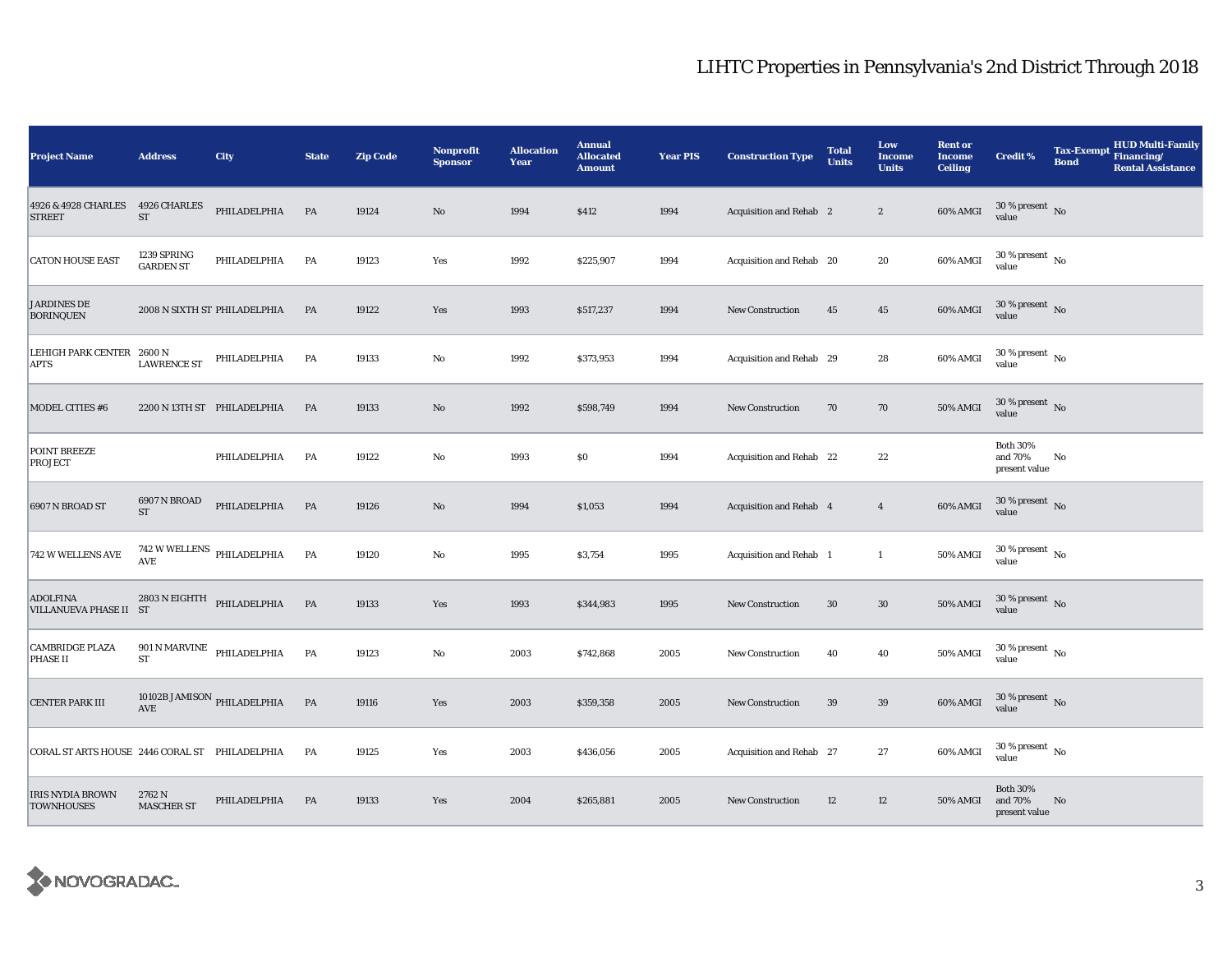| <b>Project Name</b>                                              | <b>Address</b>                                       | City                        | <b>State</b> | <b>Zip Code</b> | <b>Nonprofit</b><br><b>Sponsor</b> | <b>Allocation</b><br>Year | <b>Annual</b><br><b>Allocated</b><br><b>Amount</b> | <b>Year PIS</b> | <b>Construction Type</b> | <b>Total</b><br><b>Units</b> | Low<br><b>Income</b><br><b>Units</b> | <b>Rent or</b><br><b>Income</b><br><b>Ceiling</b> | <b>Credit %</b>                             | <b>Tax-Exempt</b><br><b>Bond</b> | <b>HUD Multi-Family</b><br>Financing/<br><b>Rental Assistance</b> |
|------------------------------------------------------------------|------------------------------------------------------|-----------------------------|--------------|-----------------|------------------------------------|---------------------------|----------------------------------------------------|-----------------|--------------------------|------------------------------|--------------------------------------|---------------------------------------------------|---------------------------------------------|----------------------------------|-------------------------------------------------------------------|
| <b>GUILD HOUSE EAST</b>                                          | 711 SPRING<br><b>GARDEN ST</b>                       | PHILADELPHIA                | PA           | 19123           | $\mathbf{No}$                      | 2006                      | \$1,071,188                                        | 2008            | Not Indicated            | 90                           | 90                                   | 60% AMGI                                          | 70 % present $\hbox{~No}$<br>value          |                                  |                                                                   |
| <b>MARTHA A LANG</b><br><b>SENIOR CYBER</b><br><b>VILLAGE</b>    | <b>ST</b>                                            | 973 N SEVENTH PHILADELPHIA  | PA           | 19123           | Yes                                | 2006                      | \$161,514                                          | 2008            | New Construction         | 56                           | 56                                   | 60% AMGI                                          | $70$ % present $\,$ No $\,$<br>value        |                                  |                                                                   |
| <b>EVELYN SANDERS</b><br>TOWNHOUSES PHASE I ST                   | <b>3000 N PERCY</b>                                  | PHILADELPHIA                | PA           | 19133           | Yes                                | 2007                      | \$1,064,577                                        | 2009            | New Construction         | 40                           | 40                                   | 50% AMGI                                          | $70\,\%$ present $\,$ No value              |                                  |                                                                   |
| 158 W TABOR RD                                                   |                                                      | 158 W TABOR RD PHILADELPHIA | PA           | 19120           | $\mathbf{N}\mathbf{o}$             | 1990                      | \$292                                              | 1990            | Acquisition and Rehab 1  |                              | $\mathbf{1}$                         | 60% AMGI                                          | $30\,\%$ present $\,$ No $\,$<br>value      |                                  |                                                                   |
| 172 TIBER ST                                                     | 172 TIBER ST                                         | PHILADELPHIA                | PA           | 19140           | No                                 | 1990                      | \$769                                              | 1990            | Acquisition and Rehab 1  |                              | $\mathbf{1}$                         | 60% AMGI                                          | <b>Both 30%</b><br>and 70%<br>present value | No                               |                                                                   |
| 2036 WILMOT ST                                                   | 2036 WILMOT<br>${\rm ST}$                            | PHILADELPHIA                | PA           | 19124           | $\rm No$                           | 1990                      | \$1,101                                            | 1990            | Acquisition and Rehab 1  |                              | $\mathbf{1}$                         | 60% AMGI                                          | <b>Both 30%</b><br>and 70%<br>present value | No                               |                                                                   |
| 4840 N C ST                                                      | 4840 C ST                                            | PHILADELPHIA                | PA           | 19120           | No                                 | 1990                      | \$5,654                                            | 1990            | Acquisition and Rehab 7  |                              | $\boldsymbol{7}$                     | 60% AMGI                                          | $30\,\%$ present $\,$ No $\,$<br>value      |                                  |                                                                   |
| <b>HANCOCK MANOR</b><br>(YMCA)                                   | 164 W<br><b>ALLEGHENY</b><br>AVE                     | PHILADELPHIA                | PA           | 19133           | $\rm No$                           | 1989                      | \$300,540                                          | 1990            | Acquisition and Rehab 46 |                              | 46                                   | 60% AMGI                                          | 70 % present $\,$ No $\,$<br>value          |                                  |                                                                   |
| PROYECTO ESCALERA                                                | 2355<br>GERMANTOWN PHILADELPHIA<br>AVE               |                             | PA           | 19133           | Yes                                | 1994                      | \$169,259                                          | 1995            | Acquisition and Rehab 24 |                              | 24                                   | 60% AMGI                                          | $30$ % present $\,$ No $\,$<br>value        |                                  |                                                                   |
| <b>FOULKROD APTS</b>                                             | <b>ST</b>                                            | 1346 FOULKROD PHILADELPHIA  | PA           | 19124           | $\rm No$                           | 1994                      | \$163,577                                          | 1996            | Acquisition and Rehab 52 |                              | 52                                   | 60% AMGI                                          | $30\,\%$ present $\,$ No value              |                                  |                                                                   |
| <b>JARDINES</b><br><b>DEBORINQUEN PHASE</b><br>$\mathbf{II}$     | $2031\,\mathrm{N}\,\mathrm{SEVENTH}$ PHILADELPHIA ST |                             | PA           | 19122           | Yes                                | 1995                      | \$551,264                                          | 1996            | New Construction         | 45                           | 45                                   | 60% AMGI                                          | $30$ % present $\,$ No $\,$<br>value        |                                  |                                                                   |
| COMMUNITY HOUSING 5333 N 13TH ST PHILADELPHIA<br>FOR THE ELDERLY |                                                      |                             | PA           | 19141           | $\rm No$                           | 1995                      | \$152,754                                          | 1997            | Acquisition and Rehab 24 |                              | 24                                   | 60% AMGI                                          | <b>Both 30%</b><br>and 70%<br>present value | No                               |                                                                   |
| <b>JOHNNIE TILLMAN</b><br><b>TOWNHOUSES</b>                      | 328 W MASTER<br>${\rm ST}$                           | PHILADELPHIA                | PA           | 19122           | Yes                                | 1995                      | \$313,784                                          | 1997            | <b>New Construction</b>  | 23                           | 23                                   | 50% AMGI                                          | $30$ % present $\,$ No $\,$<br>value        |                                  |                                                                   |

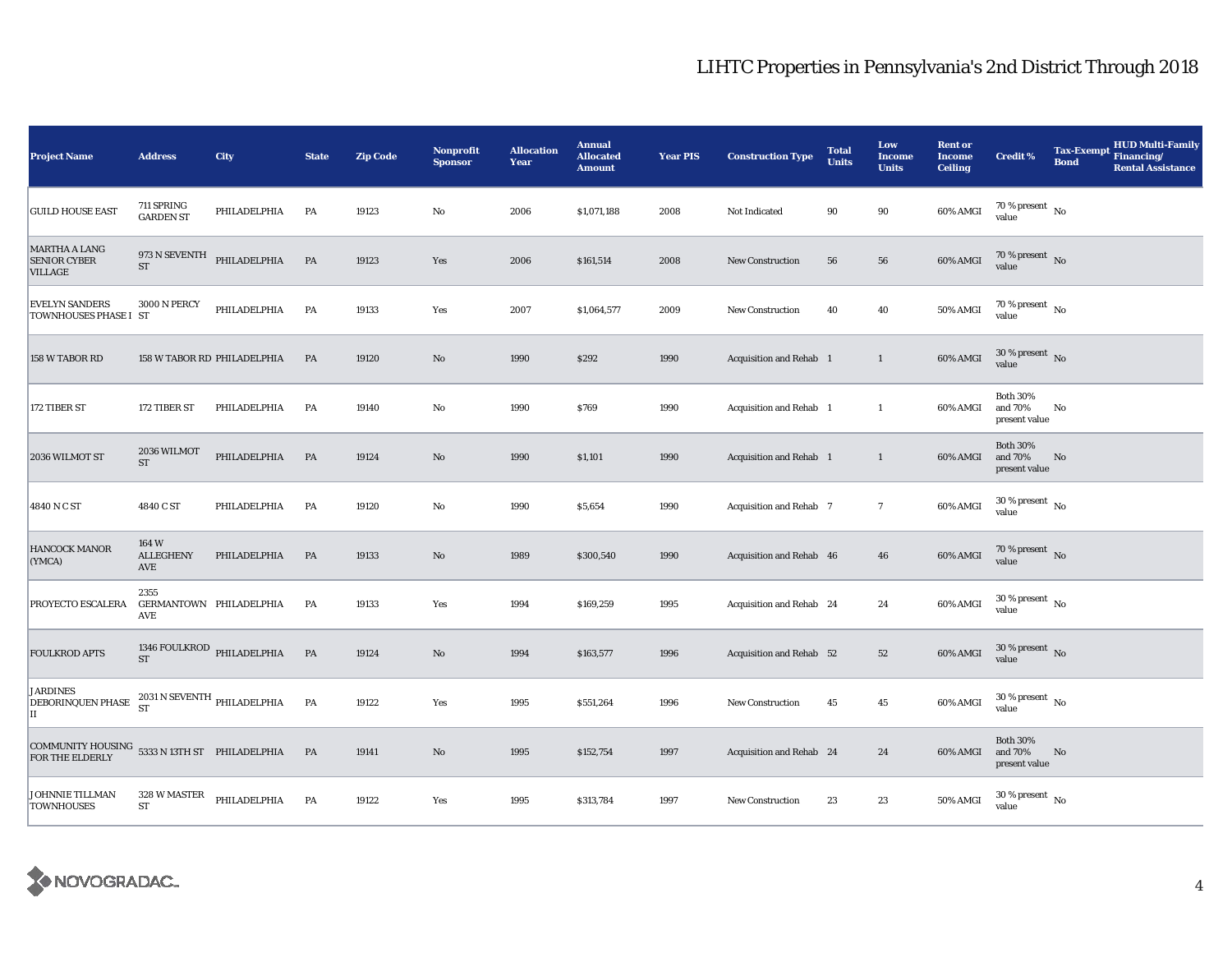| <b>Project Name</b>                        | <b>Address</b>                   | City                        | <b>State</b> | <b>Zip Code</b> | <b>Nonprofit</b><br><b>Sponsor</b> | <b>Allocation</b><br>Year | <b>Annual</b><br><b>Allocated</b><br><b>Amount</b> | <b>Year PIS</b> | <b>Construction Type</b>  | <b>Total</b><br><b>Units</b> | Low<br><b>Income</b><br><b>Units</b> | <b>Rent or</b><br><b>Income</b><br><b>Ceiling</b> | <b>Credit %</b>                             | <b>Tax-Exempt</b><br><b>Bond</b> | HUD Multi-Family<br>Financing/<br><b>Rental Assistance</b> |
|--------------------------------------------|----------------------------------|-----------------------------|--------------|-----------------|------------------------------------|---------------------------|----------------------------------------------------|-----------------|---------------------------|------------------------------|--------------------------------------|---------------------------------------------------|---------------------------------------------|----------------------------------|------------------------------------------------------------|
| <b>LEHIGH PARK APTS</b><br><b>PHASE II</b> | 2622 N<br><b>LAWRENCE ST</b>     | PHILADELPHIA                | PA           | 19133           | Yes                                | 1995                      | \$639,706                                          | 1997            | Acquisition and Rehab 48  |                              | 48                                   | 50% AMGI                                          | $30$ % present $\,$ No $\,$<br>value        |                                  |                                                            |
| <b>STATION HOUSE APTS</b>                  | <b>2601 N BROAD</b><br><b>ST</b> | PHILADELPHIA                | PA           | 19132           | $\rm No$                           | 1996                      | \$550,165                                          | 1997            | Acquisition and Rehab 108 |                              | 108                                  | 60% AMGI                                          | <b>Both 30%</b><br>and 70%<br>present value | No                               |                                                            |
| <b>VILLAS DEL CARIBE</b>                   | 180AW<br>D ST                    | WESTMORELAN PHILADELPHIA    | PA           | 19140           | Yes                                | 1995                      | \$1,089,612                                        | 1997            | <b>New Construction</b>   | 81                           | ${\bf 81}$                           | 60% AMGI                                          | $30\,\%$ present $\,$ No value              |                                  |                                                            |
| YORKTOWN ARMS                              |                                  | 1400 N 13TH ST PHILADELPHIA | PA           | 19122           | Yes                                | 1995                      | \$505,481                                          | 1997            | New Construction          | 56                           | 56                                   | 60% AMGI                                          | $30\,\%$ present $\,$ No $\,$<br>value      |                                  |                                                            |
| <b>FOURTH STREET</b><br><b>ACCESS</b>      | 1912 N FOURTH<br>${\rm ST}$      | PHILADELPHIA                | PA           | 19122           | Yes                                | 1996                      | \$154,145                                          | 1998            | <b>New Construction</b>   | 24                           | 24                                   | 60% AMGI                                          | $30$ % present $\,$ No $\,$<br>value        |                                  |                                                            |
| HOGAR DEESPERANZA GERMANTOWN PHILADELPHIA  | 2203<br>AVE                      |                             | PA           | 19133           | Yes                                | 1996                      | \$172,892                                          | 1998            | Acquisition and Rehab 20  |                              | 20                                   | 60% AMGI                                          | $30$ % present $\,$ No $\,$<br>value        |                                  |                                                            |
| <b>NORTHEAST I-</b><br><b>KEYSTONE</b>     | $\operatorname{ST}$              | 6424 KEYSTONE PHILADELPHIA  | PA           | 19135           | $\rm No$                           | 2007                      | \$284,024                                          | 2009            | Not Indicated             | 23                           | $\bf 23$                             | 60% AMGI                                          | $70\,\%$ present $\,$ No value              |                                  |                                                            |
| NORTHEAST II-<br><b>DITMAN</b>             |                                  | 8020 DITMAN ST PHILADELPHIA | PA           | 19136           | $\mathbf{No}$                      | 2007                      | \$413,282                                          | 2009            | Not Indicated             | 34                           | 34                                   | 60% AMGI                                          | $70$ % present $\,$ No $\,$<br>value        |                                  |                                                            |
| 9TH & BERKS STREET<br><b>TOD</b>           |                                  | 1900 N 9TH ST PHILADELPHIA  | PA           | 19122-0000      | Yes                                | 2016                      | \$1,104,755                                        | 2013            | New Construction          | 53                           | 53                                   | 60% AMGI                                          | 70 % present $\,$ No $\,$<br>value          |                                  | $\mathbf{No}$                                              |
| <b>VILLANUEVA</b><br><b>TOWNHOUSE</b>      | <b>SCATTERED</b><br><b>SITES</b> | PHILADELPHIA                | PA           | 19133-0000      | Yes                                | 2014                      | \$818,104                                          | 2013            | Acquisition and Rehab 77  |                              | 77                                   | 60% AMGI                                          | $70$ % present $\,$ No $\,$<br>value        |                                  | No                                                         |
| <b>SAMUEL TABAS APTS</b>                   | 2101 STRAHLE<br><b>ST</b>        | PHILADELPHIA                | PA           | 19152-2418      | $\rm No$                           | 2016                      | \$1,212,373                                        | 2014            | Acquisition and Rehab 323 |                              | 322                                  | 60% AMGI                                          | $30$ % present $\,$ $\rm Yes$<br>value      |                                  | $\mathbf{No}$                                              |
| <b>TAJDEED</b>                             | BODINE,<br><b>OXFORD AND</b>     | PHILADELPHIA                | PA           | 19122-3731      | Yes                                | 2016                      | \$1,066,765                                        | 2015            | <b>New Construction</b>   | 45                           | 45                                   | 60% AMGI                                          | Not<br>Indicated                            | No                               | No                                                         |
| EPHRAIM GOLDSTEIN<br><b>APTS</b>           |                                  | 724 BYBERRY RD PHILADELPHIA | PA           | 19116-0000      | No                                 | 2017                      | \$1,054,592                                        | 2015            | Acquisition and Rehab 269 |                              | 268                                  | 60% AMGI                                          | 30 % present<br>value                       |                                  | $\mathbf{No}$                                              |

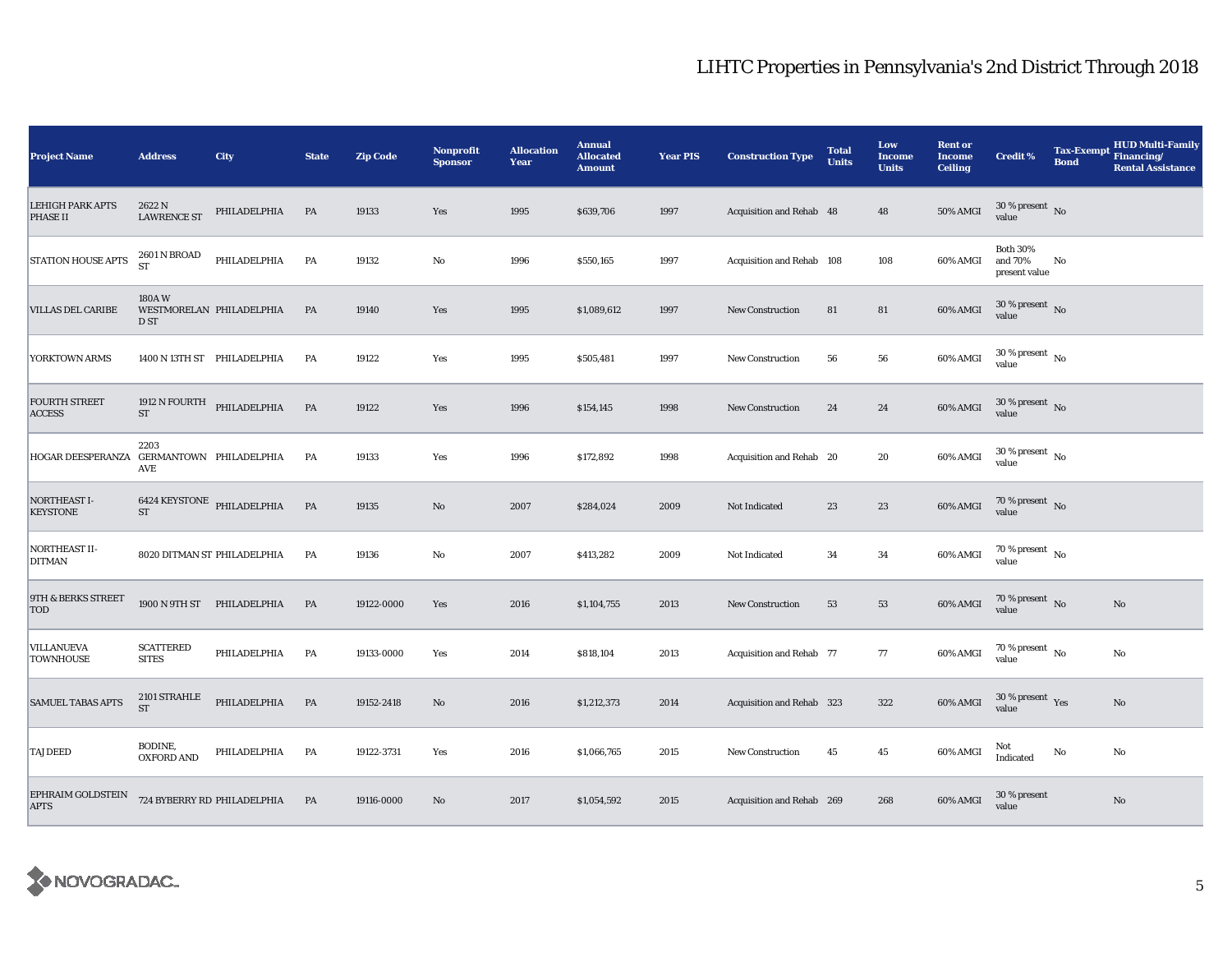| <b>Project Name</b>                                                                                  | <b>Address</b>                          | <b>City</b>  | <b>State</b> | <b>Zip Code</b> | <b>Nonprofit</b><br><b>Sponsor</b> | <b>Allocation</b><br>Year | <b>Annual</b><br><b>Allocated</b><br><b>Amount</b> | <b>Year PIS</b> | <b>Construction Type</b>  | <b>Total</b><br><b>Units</b> | Low<br><b>Income</b><br><b>Units</b> | <b>Rent or</b><br><b>Income</b><br><b>Ceiling</b> | <b>Credit %</b>                                   | <b>Tax-Exempt</b><br><b>Bond</b> | <b>HUD Multi-Family</b><br>Financing/<br><b>Rental Assistance</b> |
|------------------------------------------------------------------------------------------------------|-----------------------------------------|--------------|--------------|-----------------|------------------------------------|---------------------------|----------------------------------------------------|-----------------|---------------------------|------------------------------|--------------------------------------|---------------------------------------------------|---------------------------------------------------|----------------------------------|-------------------------------------------------------------------|
| <b>IMPACT VETERANS</b><br><b>AND FAMILY HSG</b>                                                      | 1952 E<br><b>ALLEGHENY</b><br>AVE       | PHILADELPHIA | PA           | 19134-3122      | Yes                                | 2018                      | \$733,925                                          | 2015            | Acquisition and Rehab 26  |                              | 26                                   | 60% AMGI                                          | 70 % present<br>value                             |                                  | $\rm No$                                                          |
| <b>ROBERT SALIGMAN</b><br><b>HOUSE</b>                                                               | 8900<br><b>ROOSEVELT</b><br><b>BLVD</b> | PHILADELPHIA | PA           | 19115-5060      | $\rm No$                           | 2017                      | \$799,598                                          | 2015            | Acquisition and Rehab 180 |                              | 180                                  | 60% AMGI                                          | 30 % present<br>value                             |                                  | $\rm No$                                                          |
| <b>ZION GARDENS</b>                                                                                  | 1001-1037 W<br><b>GIRARD AVE</b>        | PHILADELPHIA | PA           | 19123-1137      | No                                 | 2018                      | \$674,907                                          | 2015            | Acquisition and Rehab 98  |                              | 98                                   | 60% AMGI                                          | Not<br>Indicated                                  |                                  | $\mathbf{No}$                                                     |
| <b>GRACE TOWNHOMES</b>                                                                               | 2201 E AUBURN<br><b>ST</b>              | PHILADELPHIA | PA           | 19134-3900      | Yes                                | 2018                      | \$1,164,330                                        | 2016            | <b>New Construction</b>   | 36                           | 36                                   | 60% AMGI                                          | 70 % present<br>value                             |                                  | $\mathbf{No}$                                                     |
| <b>LINDLEY COURT</b>                                                                                 | 1300 LINDLEY<br>AVE                     | PHILADELPHIA | PA           | 19141-2741      | Yes                                | 2018                      | \$1,041,018                                        | 2016            | Acquisition and Rehab 48  |                              | 48                                   | 60% AMGI                                          | Not<br>Indicated                                  |                                  | $\rm No$                                                          |
| <b>ST FRANCIS VILLA SR</b><br><b>HSG</b>                                                             | 1917-1919 E<br><b>HAGERT ST</b>         | PHILADELPHIA | PA           | 19125-1208      | Yes                                | 2018                      | \$988,277                                          | 2016            | <b>New Construction</b>   | 40                           | 40                                   | 60% AMGI                                          | 70 % present<br>value                             |                                  | $\mathbf{No}$                                                     |
| 2415 NORTH BROAD<br><b>STREET</b>                                                                    | 2413-29 N<br><b>BROAD ST</b>            | PHILADELPHIA | PA           | 19132-4011      | Yes                                | 2019                      | \$1,675,000                                        | 2017            | <b>New Construction</b>   | 88                           | 88                                   | 60% AMGI                                          | Not<br>Indicated                                  |                                  | $\rm No$                                                          |
| HELP PHILADELPHIA V $\begin{array}{c} 843\text{-}47\,\text{N}\ 12\text{TH} \\ \text{ST} \end{array}$ |                                         | PHILADELPHIA | PA           | 19123-1979      | Yes                                | 2019                      | \$884,763                                          | 2017            | Acquisition and Rehab 37  |                              | 37                                   | 60% AMGI                                          | 70 % present<br>value                             |                                  | $\rm No$                                                          |
| ORINOKA MILLS CIVIC 2771-77 RUTH ST PHILADELPHIA<br><b>HOUSE</b>                                     |                                         |              | PA           | 19134-0000      | Yes                                | 2019                      | \$1,159,430                                        | 2017            | Acquisition and Rehab 51  |                              | 51                                   | 60% AMGI                                          | Not<br>Indicated                                  |                                  | $\rm No$                                                          |
| PENNYPACK CROSSING 2723 HOLME                                                                        |                                         | PHILADELPHIA | PA           | 19152-2015      | Yes                                | 2019                      | \$1,011,558                                        | 2017            | Acquisition and Rehab 44  |                              | 44                                   | 60% AMGI                                          | Not<br>Indicated                                  |                                  | $\rm No$                                                          |
| <b>BELMONT</b><br><b>AFFORDABLE HOUSING</b><br>П                                                     |                                         | PHILADELPHIA | PA           | 19122           | No                                 | 1997                      | \$246,895                                          | 1999            | Acquisition and Rehab 20  |                              | 20                                   | 60% AMGI                                          | 70 % present $\hbox{~No}$<br>value                |                                  |                                                                   |
| <b>CARL MACKLEY APTS</b>                                                                             | 1401 E BRISTOL<br><b>ST</b>             | PHILADELPHIA | PA           | 19124           | $\rm No$                           | 1997                      | \$0                                                | 1999            | Acquisition and Rehab 184 |                              | 184                                  |                                                   | <b>Both 30%</b><br>and 70%<br>No<br>present value |                                  |                                                                   |
| <b>SIDEWATER HOUSE</b>                                                                               | 780 BYBERRY<br>RD                       | PHILADELPHIA | PA           | 19116           | Yes                                | 1997                      | \$186,799                                          | 1999            | <b>New Construction</b>   | 62                           | 62                                   | 60% AMGI                                          | $30$ % present $\,$ $\rm Yes$<br>value            |                                  |                                                                   |

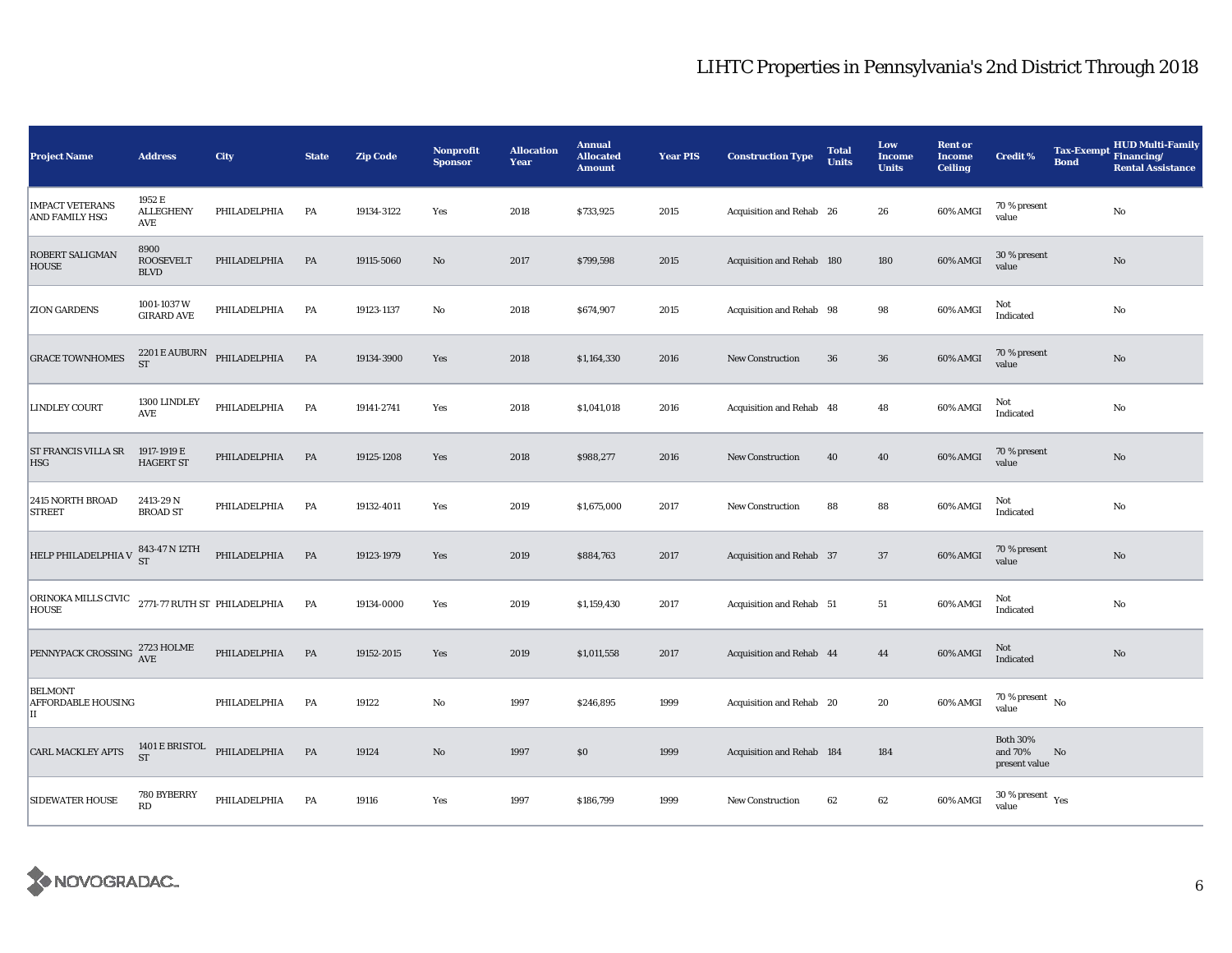| <b>Project Name</b>                                   | <b>Address</b>                             | City                        | <b>State</b> | <b>Zip Code</b> | Nonprofit<br><b>Sponsor</b> | <b>Allocation</b><br>Year | <b>Annual</b><br><b>Allocated</b><br><b>Amount</b> | <b>Year PIS</b>      | <b>Construction Type</b> | <b>Total</b><br><b>Units</b> | Low<br><b>Income</b><br><b>Units</b> | <b>Rent or</b><br><b>Income</b><br><b>Ceiling</b> | <b>Credit %</b>                        | <b>Bond</b> | Tax-Exempt HUD Multi-Family<br><b>Rental Assistance</b> |
|-------------------------------------------------------|--------------------------------------------|-----------------------------|--------------|-----------------|-----------------------------|---------------------------|----------------------------------------------------|----------------------|--------------------------|------------------------------|--------------------------------------|---------------------------------------------------|----------------------------------------|-------------|---------------------------------------------------------|
| SIXTH & BERKS STREET 1862 N SIXTH ST PHILADELPHIA     |                                            |                             | - PA         | 19122           | Yes                         | 1997                      | \$372,389                                          | 1999                 | <b>New Construction</b>  | 26                           | 26                                   | <b>50% AMGI</b>                                   | $30\,\%$ present $\,$ No value         |             |                                                         |
| <b>TAINO GARDENS</b>                                  |                                            | PHILADELPHIA                | PA           | 19122           | Yes                         | 1998                      | \$591,719                                          | 2000                 | <b>New Construction</b>  | 42                           | 42                                   | 50% AMGI                                          | $30\,\%$ present $\,$ No $\,$<br>value |             |                                                         |
| <b>KINGS HIGHWAY</b><br><b>PHASE II</b>               | 2953<br><b>FRANKFORD</b><br>AVE            | PHILADELPHIA                | <b>PA</b>    | 19134           | Yes                         | 1999                      | \$463,677                                          | 2001                 | <b>New Construction</b>  | 31                           | 31                                   | 60% AMGI                                          | $30\,\%$ present $\,$ No value         |             |                                                         |
| 9TH & BERKS STREET<br>TOD                             | 1900 N NINTH<br>${\rm ST}$                 | PHILADELPHIA                | PA           | 19122           |                             | 2011                      | $\$0$                                              | Insufficient<br>Data | Not Indicated            | 53                           | $\bf{0}$                             |                                                   | Not<br>Indicated                       |             |                                                         |
| <b>COBBS CREEK APTS</b>                               |                                            | PHILADELPHIA                | PA           | 19122           |                             | Insufficient<br>Data      | $\$0$                                              | Insufficient<br>Data | Not Indicated            | 85                           | $\boldsymbol{0}$                     |                                                   | Not<br>Indicated                       |             |                                                         |
| <b>IMPACT VETERANS &amp;</b><br><b>FAMILY HOUSING</b> | 1952 E<br><b>ALLEGHENY</b><br>AVE          | PHILADELPHIA                | PA           | 19134           |                             | 2013                      | \$0                                                | Insufficient<br>Data | Not Indicated            | 26                           | $\bf{0}$                             |                                                   | Not<br>Indicated                       |             |                                                         |
| <b>LIH WALNUT</b>                                     |                                            | PHILADELPHIA                | <b>PA</b>    | 19122           |                             | Insufficient<br>Data      | $\$0$                                              | Insufficient<br>Data | Not Indicated            | 32                           | $\boldsymbol{0}$                     |                                                   | Not<br>Indicated                       |             |                                                         |
| LINDLEY COURT                                         |                                            | 5017 N 13TH ST PHILADELPHIA | PA           | 19141           |                             | 2013                      | $\$0$                                              | Insufficient<br>Data | Not Indicated            | 48                           | $\bf{0}$                             |                                                   | Not<br>Indicated                       |             |                                                         |
| LUCIEN E BLACKWELL<br><b>HMS PHASE II</b>             |                                            | PHILADELPHIA                | <b>PA</b>    | 19122           |                             | Insufficient<br>Data      | $\$0$                                              | Insufficient<br>Data | Not Indicated            | 80                           | $\bf{0}$                             |                                                   | Not<br>Indicated                       |             |                                                         |
| NEUMANN NORTH<br><b>SENIOR HOUSING</b>                | 1741<br><b>FRANKFORD</b><br>AVE            | PHILADELPHIA                | PA           |                 |                             | 2005                      | \$0                                                | Insufficient<br>Data | Not Indicated            | 67                           | $\bf{0}$                             |                                                   | Not<br>Indicated                       |             |                                                         |
| NITZA TUFINO<br><b>TOWNHOMES</b>                      | <b>1942 N FRONT</b><br>$\operatorname{ST}$ | PHILADELPHIA                | <b>PA</b>    | 19122           |                             | 2013                      | \$0                                                | Insufficient<br>Data | Not Indicated            | $\bf 25$                     | $\bf{0}$                             |                                                   | Not<br>Indicated                       |             |                                                         |
| <b>NORRIS APTS</b>                                    |                                            | 2037 N 11TH ST PHILADELPHIA | PA           | 19122           |                             | Insufficient<br>Data      | $\$0$                                              | Insufficient<br>Data | Not Indicated            | 51                           | $\mathbf 0$                          |                                                   | Not<br>Indicated                       |             |                                                         |
| NORTH 11TH STREET 2700 N 11TH ST PHILADELPHIA         |                                            |                             | <b>PA</b>    | 19133           |                             | Insufficient<br>Data      | $\$0$                                              | Insufficient<br>Data | Not Indicated            | 43                           | $\bf{0}$                             |                                                   | Not<br>Indicated                       |             |                                                         |

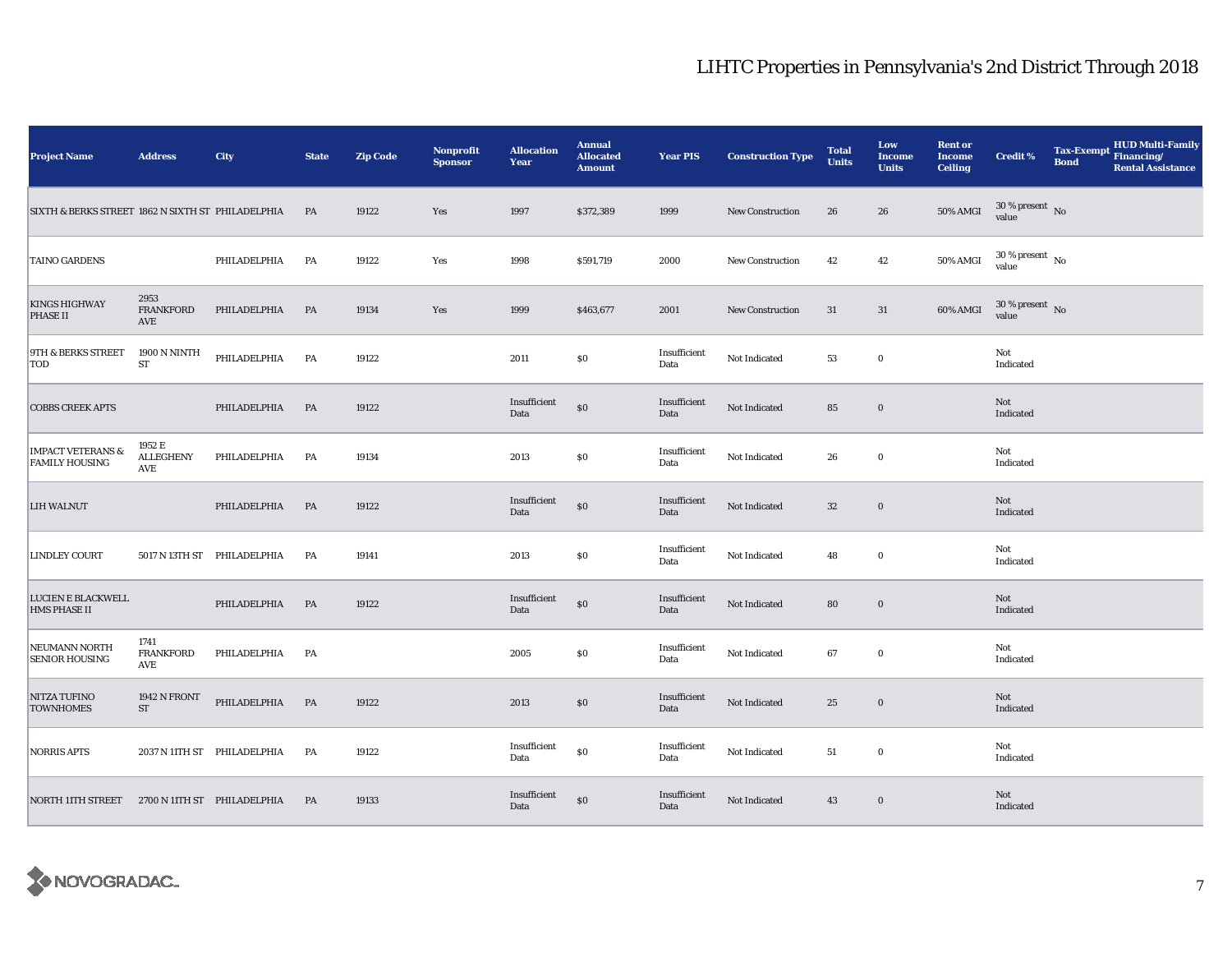| <b>Project Name</b>                              | <b>Address</b>        | City                                                | <b>State</b>  | <b>Zip Code</b> | <b>Nonprofit</b><br><b>Sponsor</b> | <b>Allocation</b><br>Year | <b>Annual</b><br><b>Allocated</b><br><b>Amount</b> | <b>Year PIS</b>      | <b>Construction Type</b> | <b>Total</b><br><b>Units</b> | Low<br><b>Income</b><br><b>Units</b> | <b>Rent or</b><br><b>Income</b><br><b>Ceiling</b> | Credit %                       | <b>Bond</b> | Tax-Exempt HUD Multi-Family<br><b>Rental Assistance</b> |
|--------------------------------------------------|-----------------------|-----------------------------------------------------|---------------|-----------------|------------------------------------|---------------------------|----------------------------------------------------|----------------------|--------------------------|------------------------------|--------------------------------------|---------------------------------------------------|--------------------------------|-------------|---------------------------------------------------------|
| PCAH/HADDINGTON<br><b>DEVELOPMENT</b>            |                       | PHILADELPHIA                                        | PA            | 19122           |                                    | Insufficient<br>Data      | \$0                                                | Insufficient<br>Data | Not Indicated            | 21                           | $\bf{0}$                             |                                                   | Not<br>Indicated               |             |                                                         |
| PILGRIM GARDENS SR 7023 RISING<br><b>HOUSING</b> | <b>SUN AVE</b>        | PHILADELPHIA                                        | PA            | 19111           |                                    | Insufficient<br>Data      | \$0                                                | Insufficient<br>Data | Not Indicated            | 62                           | $\mathbf 0$                          |                                                   | Not<br>Indicated               |             |                                                         |
| PORT RICHMOND<br><b>MODEL HOMES</b>              |                       | PHILADELPHIA                                        | PA            | 19122           |                                    | Insufficient<br>Data      | ${\bf S0}$                                         | Insufficient<br>Data | Not Indicated            | 32                           | $\mathbf 0$                          |                                                   | Not<br>Indicated               |             |                                                         |
| POST & PADDOCK APTS WOODHAVEN                    | 4200<br>RD            | PHILADELPHIA                                        | PA            | 19154           |                                    | Insufficient<br>Data      | $\$0$                                              | Insufficient<br>Data | Not Indicated            | 109                          | $\bf{0}$                             |                                                   | Not<br>Indicated               |             |                                                         |
| <b>RICHARD ALLEN</b>                             |                       | 1015 PARRISH ST PHILADELPHIA                        | PA            | 19123           |                                    | Insufficient<br>Data      | $\$0$                                              | Insufficient<br>Data | Not Indicated            | 178                          | $\mathbf 0$                          |                                                   | Not<br>Indicated               |             |                                                         |
| <b>SHARSWOOD APTS</b>                            |                       | PHILADELPHIA                                        | PA            | 19122           |                                    | Insufficient<br>Data      | $\$0$                                              | Insufficient<br>Data | Not Indicated            | 70                           | $\bf{0}$                             |                                                   | Not<br>Indicated               |             |                                                         |
| TWO APM PLAZA                                    |                       | PHILADELPHIA                                        | PA            | 19122           |                                    | Insufficient<br>Data      | $\$0$                                              | Insufficient<br>Data | Not Indicated            | 12                           | $\mathbf 0$                          |                                                   | Not<br>Indicated               |             |                                                         |
| UNIVERSAL COURTS I                               |                       | PHILADELPHIA                                        | PA            | 19122           |                                    | Insufficient<br>Data      | \$0                                                | Insufficient<br>Data | Not Indicated            | 19                           | $\mathbf 0$                          |                                                   | Not<br>Indicated               |             |                                                         |
| <b>WARNOCK STREET</b><br><b>PHASE II</b>         | 2816<br>AVE           | GERMANTOWN PHILADELPHIA                             | PA            | 19133           |                                    | Insufficient<br>Data      | $\$0$                                              | Insufficient<br>Data | Not Indicated            | 45                           | $\bf{0}$                             |                                                   | Not<br>Indicated               |             |                                                         |
| YORKTOWN ARMS<br><b>PHASE II</b>                 | 1300W<br>JEFFERSON ST | PHILADELPHIA PA                                     |               | 19122           |                                    | 2004                      | $\$0$                                              | Insufficient<br>Data | Not Indicated            | 37                           | $\boldsymbol{0}$                     |                                                   | <b>Not</b><br>Indicated        |             |                                                         |
| 1218 WAGNER AVE                                  | 1218 WAGNER<br>AVE    | PHILADELPHIA                                        | PA            | 19141           | No                                 | 1988                      | \$1,085                                            | 1988                 | Acquisition and Rehab 1  |                              | $\mathbf{1}$                         | 60% AMGI                                          | $30\,\%$ present $\,$ No value |             |                                                         |
| 179 W RUSCOMB ST                                 |                       | $179\,\mathrm{W}\,\mathrm{RUSCOMB}$ PHILADELPHIA ST | $\mathbf{PA}$ | 19120           | $\rm No$                           | 1988                      | \$577                                              | 1988                 | Acquisition and Rehab 1  |                              | $\overline{1}$                       | 60% AMGI                                          | $30\,\%$ present $\,$ No value |             |                                                         |
| 265 RUBICAM ST                                   |                       | 265 RUBICAM ST PHILADELPHIA                         | PA            | 19120           | No                                 | 1988                      | \$1,731                                            | 1988                 | Acquisition and Rehab 1  |                              | $\mathbf{1}$                         | 60% AMGI                                          | $30\,\%$ present $\,$ No value |             |                                                         |

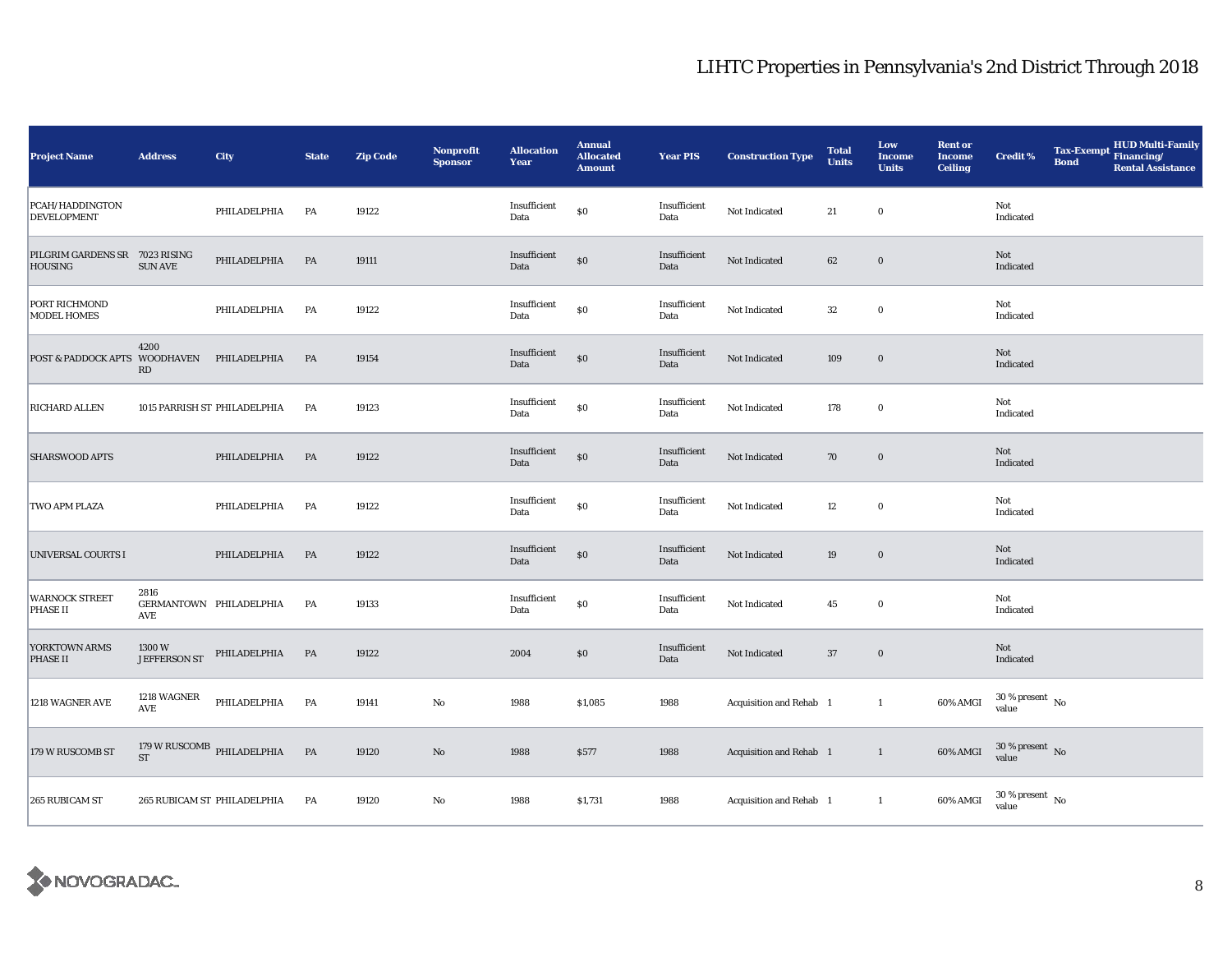| <b>Project Name</b> | <b>Address</b>        | City                                      | <b>State</b> | <b>Zip Code</b> | <b>Nonprofit</b><br><b>Sponsor</b> | <b>Allocation</b><br>Year | <b>Annual</b><br><b>Allocated</b><br><b>Amount</b> | <b>Year PIS</b> | <b>Construction Type</b> | <b>Total</b><br><b>Units</b> | Low<br><b>Income</b><br><b>Units</b> | <b>Rent or</b><br><b>Income</b><br><b>Ceiling</b> | <b>Credit %</b>                            | <b>Tax-Exempt</b><br><b>Bond</b> | HUD Multi-Family<br>Financing/<br><b>Rental Assistance</b> |
|---------------------|-----------------------|-------------------------------------------|--------------|-----------------|------------------------------------|---------------------------|----------------------------------------------------|-----------------|--------------------------|------------------------------|--------------------------------------|---------------------------------------------------|--------------------------------------------|----------------------------------|------------------------------------------------------------|
| 3087 WEIKEL ST      |                       | 3087 WEIKEL ST PHILADELPHIA               | <b>PA</b>    | 19134           | $\rm No$                           | 1988                      | \$421                                              | 1988            | Acquisition and Rehab 1  |                              | $\mathbf{1}$                         | 60% AMGI                                          | $30\,\%$ present $\,$ No value             |                                  |                                                            |
| 3738 N EIGHTH ST    |                       | $3738$ N EIGHTH PHILADELPHIA $\,$ ST      | PA           | 19140           | $_{\rm No}$                        | 1988                      | $\$0$                                              | 1988            | Not Indicated            | $\mathbf{1}$                 | $\overline{1}$                       |                                                   | Not<br>Indicated                           | No                               |                                                            |
| 3837 N EIGHTH ST    |                       | $3837\,\mathrm{N}$ EIGHTH PHILADELPHIA ST | PA           | 19140           | No                                 | 1988                      | \$0                                                | 1988            | Not Indicated            | $\mathbf{1}$                 | $\mathbf{1}$                         |                                                   | $\operatorname{\mathsf{Not}}$<br>Indicated | No                               |                                                            |
| 3846 N EIGHTH ST    | ST                    | $3846$ N EIGHTH $$\rm PHILADELPHIA$$      | PA           | 19140           | $\rm No$                           | 1988                      | \$0                                                | 1988            | Not Indicated            | $\mathbf{1}$                 | $\mathbf{1}$                         |                                                   | Not<br>Indicated                           | No                               |                                                            |
| 3957 N PERCY ST     |                       | 3957 N PERCY ST PHILADELPHIA              | PA           | 19140           | $\rm No$                           | 1988                      | \$0                                                | 1988            | Not Indicated            | $\mathbf{1}$                 | $\mathbf{1}$                         |                                                   | Not<br>Indicated                           | No                               |                                                            |
| 4046 N FRANKLIN ST  | 4046 N<br>FRANKLIN ST | PHILADELPHIA                              | PA           | 19140           | $\rm No$                           | 1988                      | \$0                                                | 1988            | Not Indicated            | $\mathbf{1}$                 | $\mathbf{1}$                         |                                                   | Not<br>Indicated                           | No                               |                                                            |
| 4133 N EIGHTH ST    | $ST$                  | $4133$ N EIGHTH PHILADELPHIA              | PA           | 19140           | $\rm No$                           | 1988                      | \$0                                                | 1988            | Acquisition and Rehab 1  |                              | $\mathbf{1}$                         |                                                   | Not<br>Indicated                           |                                  |                                                            |
| <b>4TH ST HOUSE</b> | <b>ST</b>             | $4915$ N FOURTH $$\tt PHILADELPHIA$$      | PA           | 19120           | $\rm No$                           | 1988                      | \$811                                              | 1988            | Acquisition and Rehab 1  |                              | $\mathbf{1}$                         | 60% AMGI                                          | $30\,\%$ present $\,$ No value             |                                  |                                                            |
| 5620 N 11TH ST      |                       | 5620 N 11TH ST PHILADELPHIA               | PA           | 19141           | No                                 | 1988                      | \$1,274                                            | 1988            | Acquisition and Rehab 2  |                              | $\boldsymbol{2}$                     | 60% AMGI                                          | $30\,\%$ present $\,$ No value             |                                  |                                                            |
| 7TH ST HOUSE        | ST                    | 3637 N SEVENTH $\,$ PHILADELPHIA          | PA           | 19140           | $\rm No$                           | 1988                      | \$0                                                | 1988            | Acquisition and Rehab 1  |                              | $\mathbf{1}$                         |                                                   | Not<br>Indicated                           | $\mathbf{N}\mathbf{o}$           |                                                            |
| 816 W WELLENS AVE   | $\operatorname{AVE}$  | $816\,\rm{W}\,\rm{WELLENS}$ PHILADELPHIA  | <b>PA</b>    | 19141           | $\rm No$                           | 1988                      | \$837                                              | 1988            | Acquisition and Rehab 1  |                              | $\mathbf{1}$                         | 60% AMGI                                          | $30\,\%$ present $\,$ No value             |                                  |                                                            |
| 1221 N FRANKLIN ST  | 1221 N<br>FRANKLIN ST | PHILADELPHIA                              | PA           | 19122           | No                                 | 1989                      | \$2,833                                            | 1989            | Acquisition and Rehab 4  |                              | $\overline{4}$                       | 60% AMGI                                          | $70\,\%$ present $\,$ No value             |                                  |                                                            |
| 146 E RUSCOMB ST    | <b>ST</b>             | 146 $\rm E$ RUSCOMB PHILADELPHIA          | <b>PA</b>    | 19120           | $\rm No$                           | 1989                      | \$964                                              | 1989            | Acquisition and Rehab 1  |                              | $\mathbf{1}$                         | 60% AMGI                                          | $70\,\%$ present $\;$ No value             |                                  |                                                            |

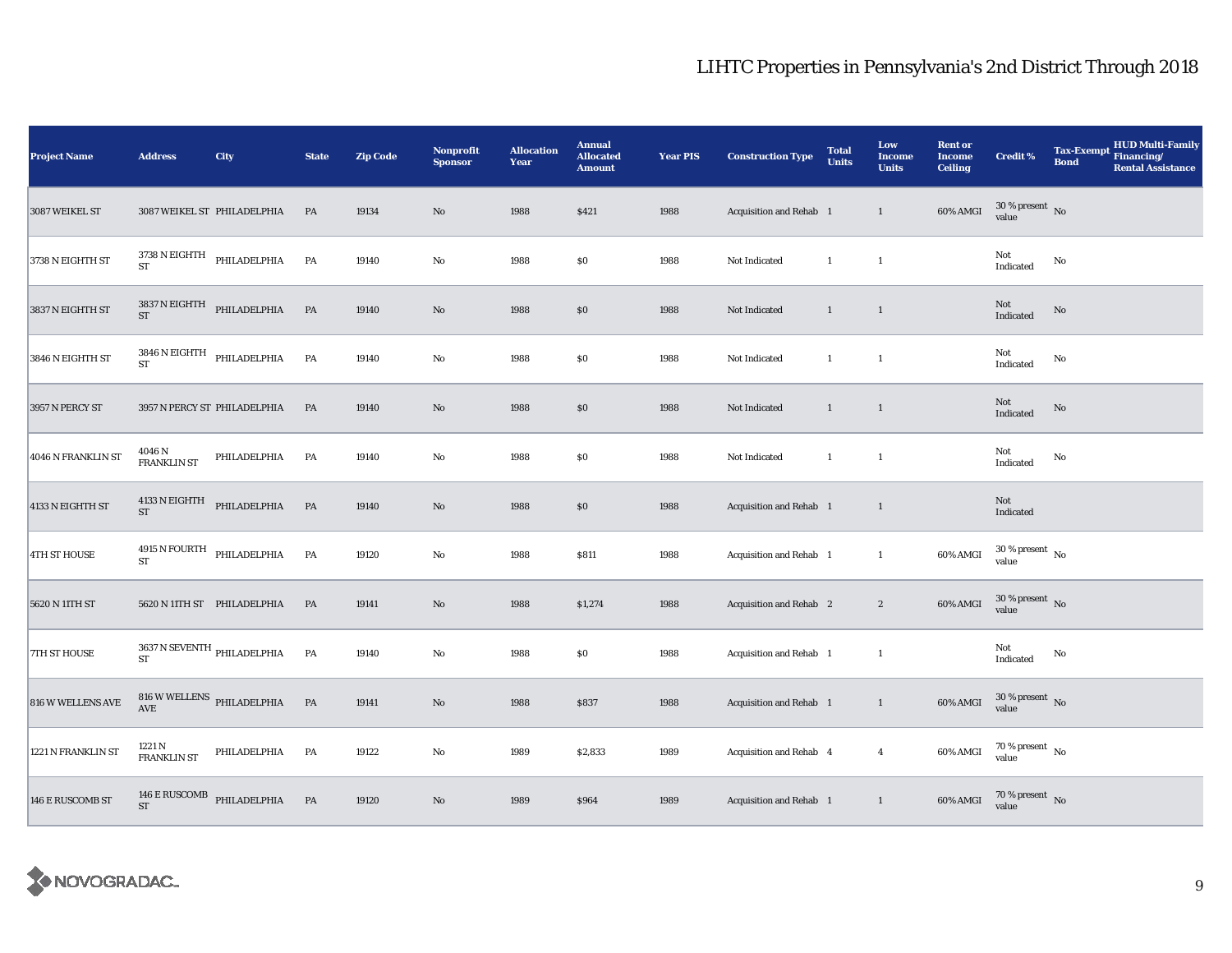| <b>Project Name</b>          | <b>Address</b>                 | City                                             | <b>State</b>  | <b>Zip Code</b> | Nonprofit<br><b>Sponsor</b> | <b>Allocation</b><br>Year | <b>Annual</b><br><b>Allocated</b><br><b>Amount</b> | <b>Year PIS</b> | <b>Construction Type</b>       | <b>Total</b><br><b>Units</b> | Low<br><b>Income</b><br><b>Units</b> | <b>Rent or</b><br><b>Income</b><br><b>Ceiling</b> | <b>Credit %</b>                             | <b>Tax-Exempt</b><br><b>Bond</b> | <b>HUD Multi-Family</b><br>Financing/<br><b>Rental Assistance</b> |
|------------------------------|--------------------------------|--------------------------------------------------|---------------|-----------------|-----------------------------|---------------------------|----------------------------------------------------|-----------------|--------------------------------|------------------------------|--------------------------------------|---------------------------------------------------|---------------------------------------------|----------------------------------|-------------------------------------------------------------------|
| 1872 HAWORTH ST              | <b>ST</b>                      | 1872 HAWORTH PHILADELPHIA                        | PA            | 19124           | $\mathbf {No}$              | 1989                      | \$1,447                                            | 1989            | Acquisition and Rehab 1        |                              | $\mathbf{1}$                         | 60% AMGI                                          | $70$ % present $\,$ No $\,$<br>value        |                                  |                                                                   |
| 2035 E AUBURN ST             | <b>ST</b>                      | $2035$ E AUBURN PHILADELPHIA                     | $\mathbf{PA}$ | 19134           | $\rm No$                    | 1989                      | \$969                                              | 1989            | Acquisition and Rehab 1        |                              | $\mathbf{1}$                         | 60% AMGI                                          | <b>Both 30%</b><br>and 70%<br>present value | No                               |                                                                   |
| 2059-61 E SERGEANT ST        | $2059\,\mathrm{E}$ SERGEANT ST | PHILADELPHIA                                     | PA            | 19125           | $\rm No$                    | 1989                      | \$552                                              | 1989            | Acquisition and Rehab 1        |                              | $\mathbf{1}$                         | 60% AMGI                                          | $70\,\%$ present $\,$ No value              |                                  |                                                                   |
| 2143 E HAROLD ST             | <b>ST</b>                      | $2143 \to \mathrm{HAROLD}$ PHILADELPHIA          | PA            | 19125           | $\rm No$                    | 1989                      | \$551                                              | 1989            | Acquisition and Rehab 1        |                              | $\mathbf{1}$                         | 60% AMGI                                          | $70\,\%$ present $\,$ No value              |                                  |                                                                   |
| 2147 E HAROLD ST             | 2147 E HAROLD<br><b>ST</b>     | PHILADELPHIA                                     | PA            | 19125           | No                          | 1989                      | \$643                                              | 1989            | Acquisition and Rehab 1        |                              | $\mathbf{1}$                         | 60% AMGI                                          | $70\,\%$ present $\,$ No value              |                                  |                                                                   |
| 2369 E CUMBERLAND<br>ST      | 2369 E<br>${\rm ST}$           | CUMBERLAND PHILADELPHIA                          | PA            | 19125           | $\rm No$                    | 1989                      | \$0                                                | 1989            | Acquisition and Rehab 3        |                              | $\boldsymbol{2}$                     |                                                   | $70\,\%$ present $\,$ No value              |                                  |                                                                   |
| 2538 AMBER ST                |                                | 2538 AMBER ST PHILADELPHIA                       | PA            | 19125           | No                          | 1989                      | \$2,206                                            | 1989            | <b>Acquisition and Rehab 3</b> |                              | $\boldsymbol{3}$                     | 60% AMGI                                          | $70\,\%$ present $\,$ No value              |                                  |                                                                   |
| 2542 SEPVIVA ST              |                                | 2542 SEPVIVA ST PHILADELPHIA                     | PA            | 19125           | $\rm No$                    | 1989                      | \$1,423                                            | 1989            | Acquisition and Rehab 1        |                              | $\mathbf{1}$                         | 60% AMGI                                          | $70\,\%$ present $\,$ No value              |                                  |                                                                   |
| 2839 FRANKFORD AVE FRANKFORD | 2839<br>AVE                    | PHILADELPHIA                                     | PA            | 19134           | $\rm No$                    | 1989                      | \$1,708                                            | 1989            | Acquisition and Rehab 4        |                              | $\overline{4}$                       | 60% AMGI                                          | $70\,\%$ present $\,$ No value              |                                  |                                                                   |
| 3337 FRANKFORD AVE FRANKFORD | 3337<br>AVE                    | PHILADELPHIA                                     | PA            | 19134           | $\rm No$                    | 1989                      | \$2,701                                            | 1989            | Acquisition and Rehab 3        |                              | $\mathbf{3}$                         | 60% AMGI                                          | $70\,\%$ present $\,$ No value              |                                  |                                                                   |
| 402 W RAYMOND ST             | 402 W<br><b>RAYMOND ST</b>     | PHILADELPHIA                                     | PA            | 19140           | No                          | 1989                      | \$881                                              | 1989            | Acquisition and Rehab 1        |                              | $\mathbf{1}$                         | 60% AMGI                                          | $70\,\%$ present $\,$ No value              |                                  |                                                                   |
| 410 E ROCKLAND ST            | 410 E<br>ROCKLAND ST           | PHILADELPHIA                                     | PA            | 19120           | $\rm No$                    | 1989                      | \$5,552                                            | 1989            | Acquisition and Rehab 5        |                              | $5\,$                                | 60% AMGI                                          | $70\,\%$ present $\,$ No value              |                                  |                                                                   |
| 426 E ELEANOR ST             | ${\rm ST}$                     | $426\,\mathrm{E}\,\mathrm{ELEANOR}$ PHILADELPHIA | PA            | 19120           | No                          | 1989                      | \$1,100                                            | 1989            | Acquisition and Rehab 1        |                              | $\mathbf{1}$                         | 60% AMGI                                          | $70\,\%$ present $\,$ No value              |                                  |                                                                   |

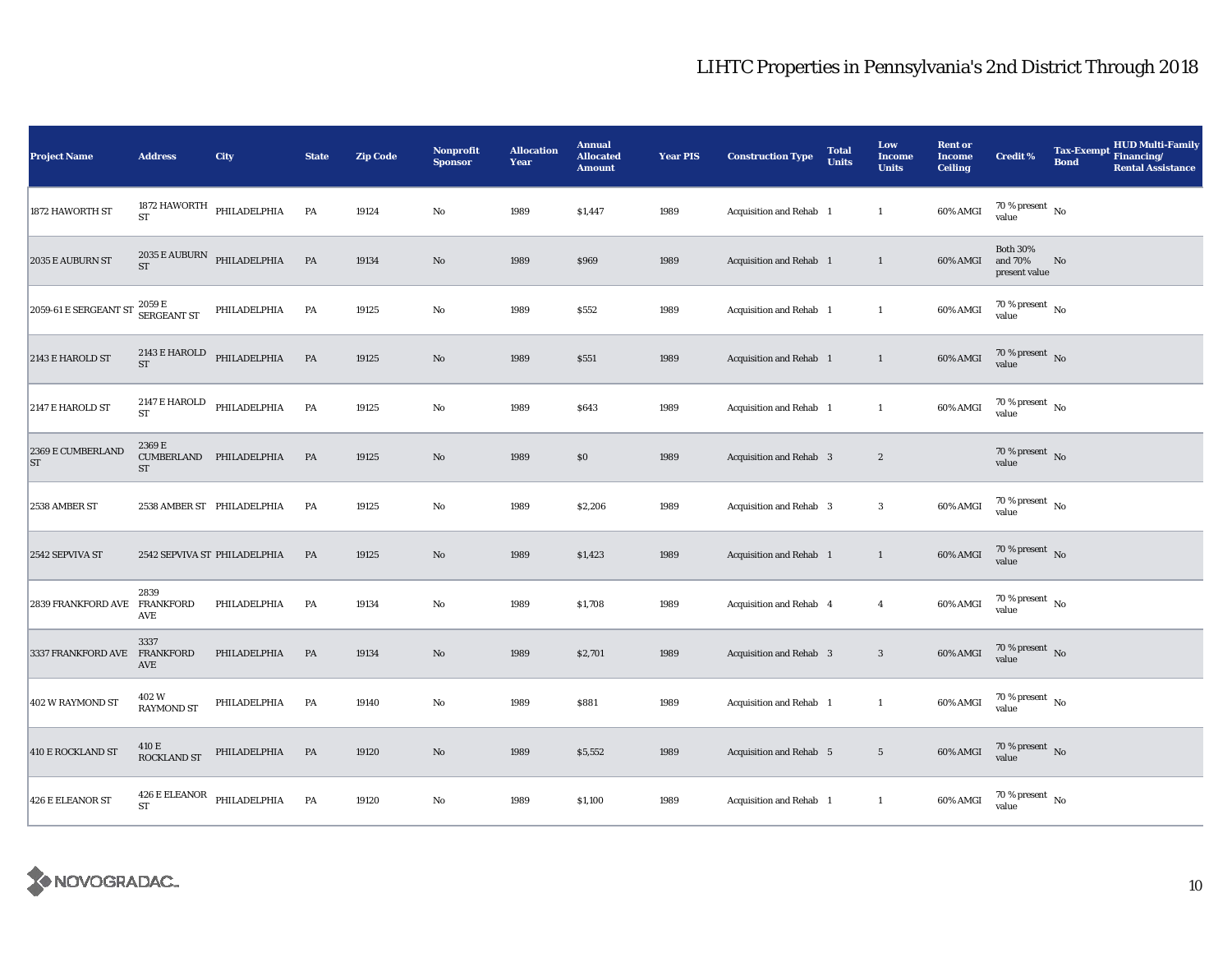| <b>Project Name</b>                                                   | <b>Address</b>             | City                              | <b>State</b>  | <b>Zip Code</b> | Nonprofit<br><b>Sponsor</b> | <b>Allocation</b><br>Year | <b>Annual</b><br><b>Allocated</b><br><b>Amount</b> | <b>Year PIS</b> | <b>Construction Type</b> | <b>Total</b><br><b>Units</b> | Low<br><b>Income</b><br><b>Units</b> | <b>Rent or</b><br><b>Income</b><br><b>Ceiling</b> | <b>Credit %</b>                             | <b>Tax-Exempt</b><br><b>Bond</b> | <b>HUD Multi-Family</b><br>Financing/<br><b>Rental Assistance</b> |
|-----------------------------------------------------------------------|----------------------------|-----------------------------------|---------------|-----------------|-----------------------------|---------------------------|----------------------------------------------------|-----------------|--------------------------|------------------------------|--------------------------------------|---------------------------------------------------|---------------------------------------------|----------------------------------|-------------------------------------------------------------------|
| 433 W RAYMOND ST                                                      | 433W<br><b>RAYMOND ST</b>  | PHILADELPHIA                      | PA            | 19140           | No                          | 1989                      | \$651                                              | 1989            | Acquisition and Rehab 1  |                              | $\mathbf{1}$                         | 60% AMGI                                          | $70\,\%$ present $\,$ No value              |                                  |                                                                   |
| <b>4631 MELROSE ST</b>                                                | 4631 MELROSE<br>${\rm ST}$ | PHILADELPHIA                      | PA            | 19137           | $\rm No$                    | 1989                      | \$2,598                                            | 1989            | Acquisition and Rehab 1  |                              | $\mathbf{1}$                         | 60% AMGI                                          | <b>Both 30%</b><br>and 70%<br>present value | No                               |                                                                   |
| 4835 DARRAH ST                                                        | 4835 DARRAH<br>${\rm ST}$  | PHILADELPHIA                      | PA            | 19124           | $\rm No$                    | 1989                      | \$2,076                                            | 1989            | Acquisition and Rehab 1  |                              | $\mathbf{1}$                         | 60% AMGI                                          | <b>Both 30%</b><br>and 70%<br>present value | No                               |                                                                   |
| 4951 N FAIRHILL ST                                                    | ${\rm ST}$                 | 4951 N FAIRHILL $\,$ PHILADELPHIA | PA            | 19120           | $\rm\thinspace No$          | 1989                      | \$1,001                                            | 1989            | Acquisition and Rehab 1  |                              | $\mathbf{1}$                         | 60% AMGI                                          | $70\,\%$ present $\,$ No value              |                                  |                                                                   |
| 5036 N HUTCHINSON<br><b>ST</b>                                        | 5036 N<br>${\rm ST}$       | HUTCHINSON PHILADELPHIA           | PA            | 19141           | $\mathbf{No}$               | 1989                      | \$1,230                                            | 1989            | Acquisition and Rehab 1  |                              | $\mathbf{1}$                         | 60% AMGI                                          | 70 % present $\,$ No $\,$<br>value          |                                  |                                                                   |
| 5822 N 12TH ST                                                        |                            | 5822 N 12TH ST PHILADELPHIA       | PA            | 19141           | $\rm No$                    | 1989                      | \$1,034                                            | 1989            | Acquisition and Rehab 2  |                              | $\boldsymbol{2}$                     | 60% AMGI                                          | $70\,\%$ present $$$ No value               |                                  |                                                                   |
| 710 W RAYMOND ST                                                      | 710W<br><b>RAYMOND ST</b>  | PHILADELPHIA                      | $\mathbf{PA}$ | 19140           | $\rm No$                    | 1989                      | \$731                                              | 1989            | Acquisition and Rehab 1  |                              | $\mathbf{1}$                         | 60% AMGI                                          | $70$ % present $$\rm{No}$$ value            |                                  |                                                                   |
| <b>ALLENGROVE APTS</b>                                                | 539<br>ALLENGROVE<br>ST    | PHILADELPHIA                      | PA            | 19120           | $\rm No$                    | 1989                      | \$5,681                                            | 1989            | Acquisition and Rehab 10 |                              | 8                                    | 60% AMGI                                          | <b>Both 30%</b><br>and 70%<br>present value | No                               |                                                                   |
| QUEENS COURT APTS                                                     | 6515 N BROAD<br><b>ST</b>  | PHILADELPHIA                      | PA            | 19126           | $\rm No$                    | 1988                      | \$164,966                                          | 1989            | Acquisition and Rehab 32 |                              | $32\,$                               | 60% AMGI                                          | $30\%$ present No<br>value                  |                                  |                                                                   |
|                                                                       |                            |                                   |               |                 |                             |                           |                                                    |                 |                          |                              |                                      |                                                   |                                             |                                  |                                                                   |
| 139 Projects Reported                                                 |                            |                                   |               |                 |                             |                           | \$31,741,278                                       |                 |                          | 4,393                        | 3,292                                |                                                   |                                             |                                  |                                                                   |
| Location: Pennsylvania's 2nd District (Congressional District, 116th) |                            |                                   |               |                 |                             |                           |                                                    |                 |                          |                              |                                      |                                                   |                                             |                                  |                                                                   |
| Point source: LIHTC                                                   |                            |                                   |               |                 |                             |                           |                                                    |                 |                          |                              |                                      |                                                   |                                             |                                  |                                                                   |